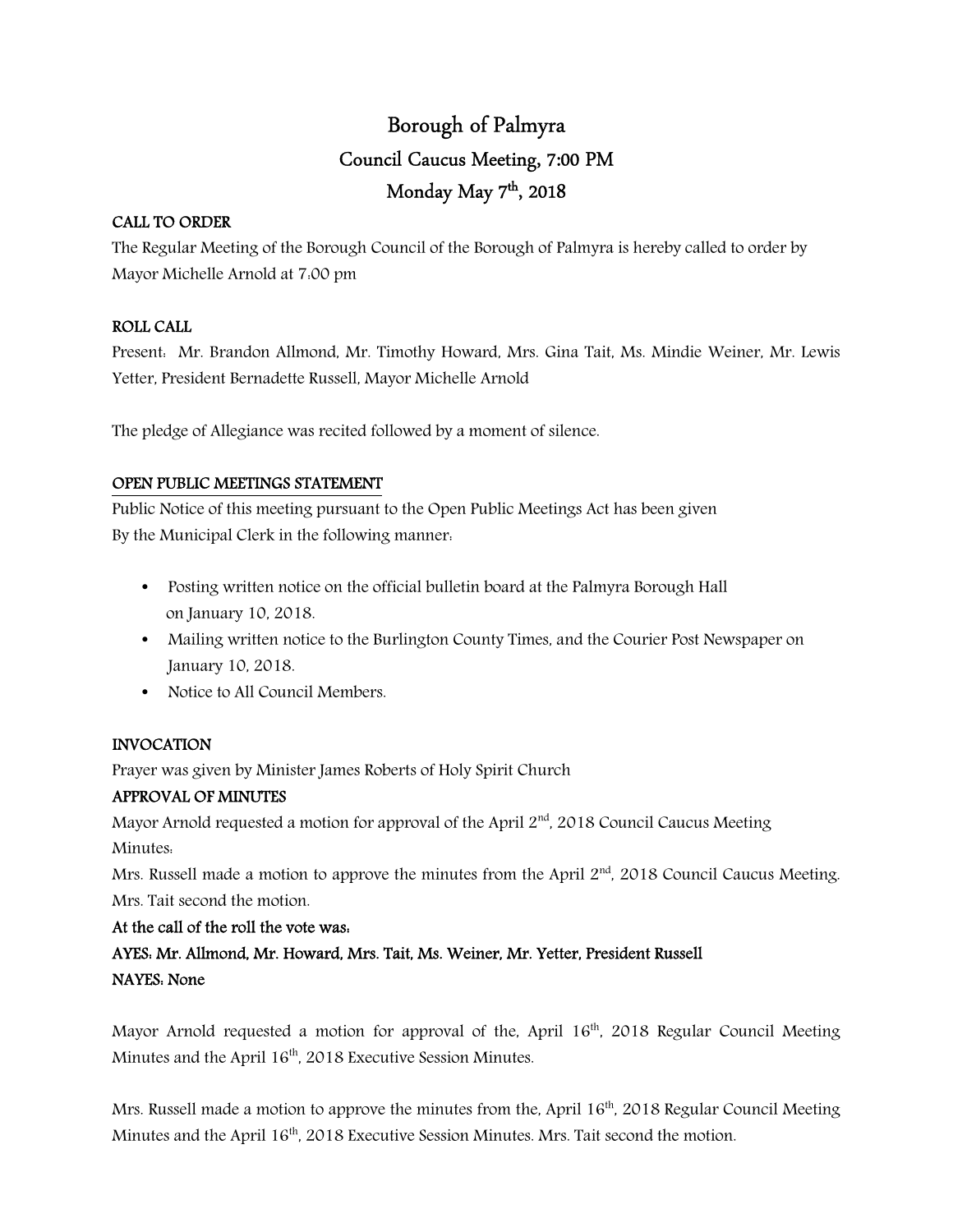## At the call of the roll the vote was: AYES: Mr. Allmond, Mr. Howard, Mrs. Tait, Ms. Weiner, Mr. Yetter, President Russell NAYES: None

### CORRESPONDENCE

Mayor Arnold read a letter from Cory A Booker, US Senator, regarding the Borough of Palmyra being designated an Opportunity Zone in the State of New Jersey.

Mayor Arnold read a letter received from Vincent Masdciadaro of the New Jersey Department of Transportation indicating they were returning the executed agreement for the \$250,000.00 NJ Transportation Trust Fund Authority Act grant.

Mayor Arnold also acknowledged a letter received from Scott Coffina the Burlington County Prosecutor indicating they were sending us \$1,000.00 as the result of a civil asset forfeiture.

Mayor Arnold also read a letter received from Terence Schrider from DCA, Small Cities CDBG Program notifying the Borough that we did not receive the 2018 Public Facilities Assistance Grant we requested. Mayor Arnold read an invitation from Kenneth Holloway inviting the Mayor and Borough Council to the Palmyra High School Graduation Ceremonies on June 14th, 2018.

### PROFESSIONAL UPDATES

### James Winckowski, CME

James Winckowski stated the last two cameras Legion Field by the basketball court and Ethel B Hardy Park were installed, however we are still waiting for the electric to be installed at those locations. Mr. Winckowski indicated, once the final two cameras are tied into the system a final sit down will occur with the vendor to trouble shoot any issues that need to be addressed. Mr. Winckowski stated when that is complete we will take ownership of the system. Mr. Winckowski noted once we accept ownership of the system there will be a 90 day warranty period. Copies of the concept plan and rendering for Grove Park have been distributed to the governing body, Mr. Winckowski wanted to know if there were any comments and if council was ready to move forward with the final design so the project can go out to bid. Ms. Weiner inquired about the back less bench. Mr. Winckowski indicated the bench is backless to give more options as to which side you may sit. Mrs. Tait and Mr. Howard indicated the backless bench allows for more people to be able to sit. Ms. Weiner asked if there would be both trash receptacles and recycling receptacles. Mr. Winckowski indicated yes. Mr. Yetter inquired about a two sided bench (one back, two seating areas one on either side). Mr. Winckowski indicated he was not aware if they made something of that nature. Mayor Arnold noted the benches were also backless, in an effort to make them easily assessable for those who are handicap. Mr. Gural noted the more things which are added also drives the cost. Ms. Weiner asked if it was possible to notify local businesses regarding the landscaping portion of the project. Mr. Gural indicated a general contractor will bid the contract and he will have various sub-contractors. Mr. Gural indicated we may be able to notify local landscapes that they should submit their proposals to the potential general contractors. Mr. Gural indicated we were looking for final approval to move forward with final designs and specifications tonight, so that ground can be broken in September and the project completed by December. Borough Council was in agreement to move forward.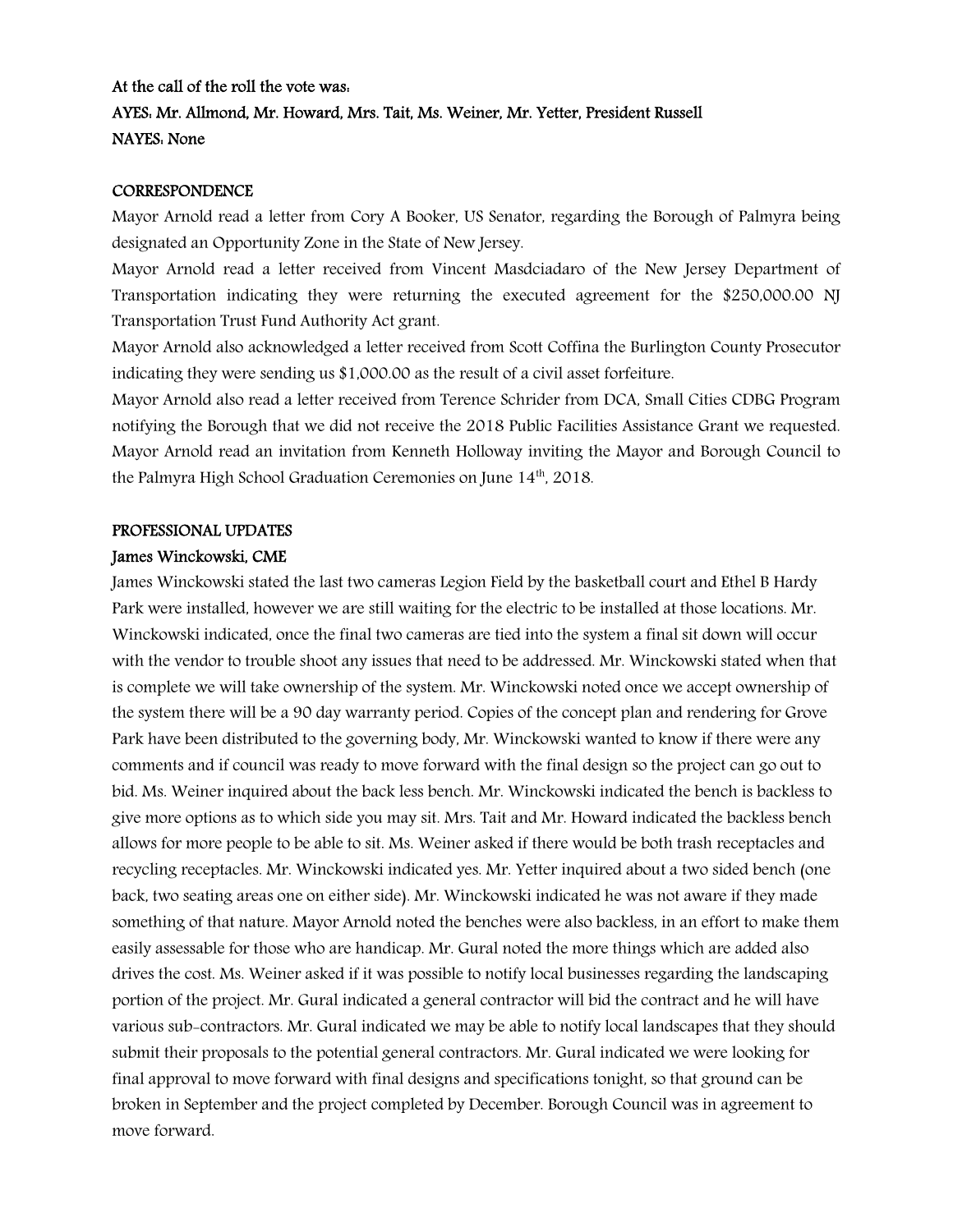### William Kirchner, ERI

Mr. Kirchner indicated he received an email from Mr. Gural in regards to the Legion Field improvements. Mr. Kirchner indicated the weather has not been cooperative in the past few months however the contractor has accomplished the majority of the project, the fencing is complete, he has repaired the electrical lighting, however the big thing remaining to be completed are preparing the dugouts, repaired the dented siding and painting. Mr. Kirchner indicted that when the project was bid the siding was dented however since that time some of it has been removed which accounts for the nails sticking out. Mr. Kirchner stated he and the contractor were unaware of the change to the conditions at the dugouts but would be out in the morning to address the concerns mentioned. Mr. Kirchner stated the original trim installed is no longer available so the contractor presented use with some alternatives which have been ordered and will be installed when received. Mr. Kirchner noted when the weather is amenable the painting will be completed. Mr. Kirchner addressed some of the other concerns in the dugouts, which have been completed. President Russell asked about the fields. Mr. Kirchner sated the field was not part of the original job and was added after the contract was signed. Mrs. Tait indicated they did a fantastic job on the softball field. Some additional discussion was had regarding the things which should be address, who should address then and when. Mayor Arnold asked if any new concerns arise would everyone notify Mr. Howard, chair of the Parks and Grounds Committee so he can forward the information on to Mr. Gural so the problems are addressed in a timely manner.

Mr. Kirchner indicated the designs for the 2018 road improvement projects, which includes Filmore Avenue, PSE&G and NJAWC projects, and Orchard Avenue, are complete for Filmore Avenue and the PSE&G and NJAWC projects. Mr. Kirchner noted if you wish to proceed they can be out to bid within the next three weeks. Mr. Gural noted we would like to bid the projects at the same time. Mr. Gural stated the third project, Orchard Avenue should be treated separately as these two projects Filmore and PSE&G and NJAWC are ready to go but the Orchard Avenue project is still in need of additional discussion and planning. Council agreed to move forward with the bids for Filmore Avenue and the PSE&G and NJAWC projects.

Mr. Kirchner indicated the Public Safety Committee met to discuss Temple Blvd regarding the speeding and truck traffic. Various designs were presented to help with the traffic calming on that street. The proposal the sub-committee decided on was the curb bump outs at various intersections and a large pavement expansion at Firth Lane. Mr. Kirchner stated they chose the simplest design the twin "T" intersection. Mr. Kirchner stated we will still be doing the narrowing of the road with the skirt bump outs on either side to help with the speeding and also installing the rapid rectangular flashing beacons. Mr. Gural noted, Chief Pearlman, Mr. Haines and he agree this is the best manner in which to proceed. Mr. Kirchner spoke about the intersection of Delaware Avenue and Temple Blvd. where the bump outs and flashing beacons are, he indicated that does not include a stop sign. Mr. Kirchner noted there is another design which includes a three way stop however if implemented many parking spaces along Temple Blvd will be lost due to statues and parking restrictions in and around stop signs. Council agreed there should not be a stop sign. Mr. Kirchner stated no improvements can be made to Souder Street as it is owned by the Bridge Commission. Mr. Kirchner stated if council is in agreement with the items as discussed, the report will be finalized and a public outreach to the residents will be scheduled.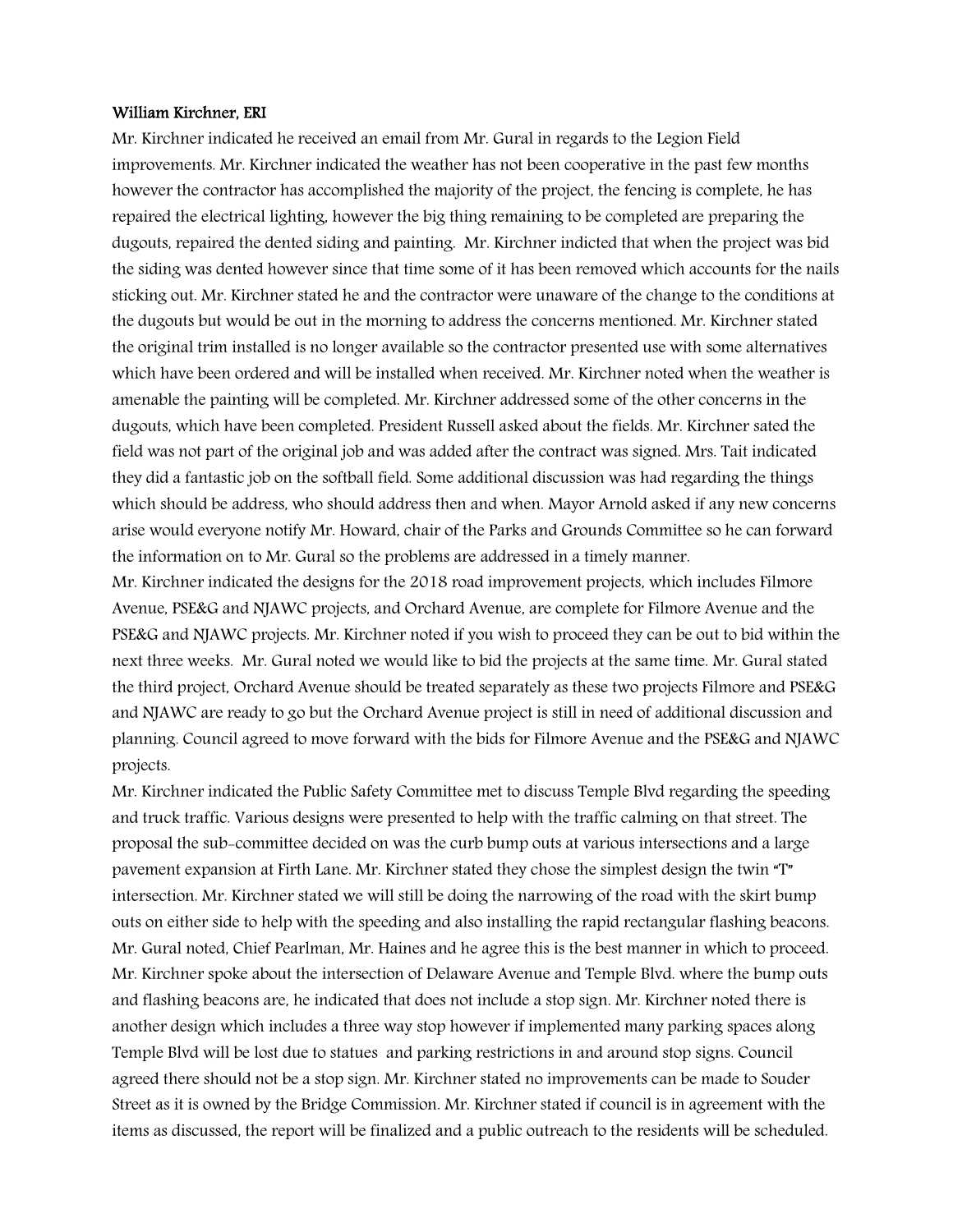It was agreed that a public notice would be appropriate in addition to notifying affected residents directly. Mr. Gural noted he would reach out to the Bridge Commission letting them know the plan and reminding them of their decision to help with funding the project.

Mr. Gural stated the \$22,680.00 FEMA Grant money we received, for the tide gate project, we are going to have to pay back. There was discussion previously regarding the possibility of us checking with FEMA to see if we could reassign those funds to other drainage improvement work in the Harbour. Mr. Kirchner was notified that would not be possible.

### PUBLIC PORTION

Mayor Arnold then asked for a motion to open the Public Portion. President Russell made a motion to open the public portion for comments. Mr. Howard second the motion

### All members present voted in favor of the motion

Mrs. Bossell of Cherry Hill – Mrs. Bossell stated she was a member of New Jersey residents against puppy mills, and thanked Borough Council for considering an ordinance to ban the sale of commercially bred animals in the Borough of Palmyra. Mrs. Bossell indicated there are one hundred twenty other municipalities in the State of New Jersey who have passed this type of ordinance, five of which are in Burlington County.

No one else from the public wishing to be heard, President. Russell made a motion to close the public portion, Mr. Yetter second the motion.

### All members present voted in favor of the motion.

Mayor Arnold asked if any item needed to be removed from the consent agenda. Mr. Rosenberg requested that resolution 2018-130 be pulled from the agenda as additional discussion was necessary in closed session.

### RESOLUTIONS Consent Agenda

Resolution 2018-126 to Resolution 2018-134 will be enacted as a single motion, if any resolution needs additional discussion it will be removed from the consent agenda and voted on separately

- Resolution 2018-126, Resolution Requesting Insertion Approval of item of Revenue and Appropriation N.J.S.A. 40A:-4-87 (Chapter 159) 2018 Distracted Driving Crackdown, U Drive, U Text, U Pay for \$6,6000.00.
- Resolution 2018-127, Resolution Approving Francis A Scalise as an Active Member of the Palmyra Fire Department
- Resolution 2018–128, Resolution Approving Keith S Gindville as an Active Member of the Palmyra Fire Department
- Resolution 2018–129, Resolution of the Borough of Palmyra Authorizing a Handicapped Parking Space for 406 W. Broad Street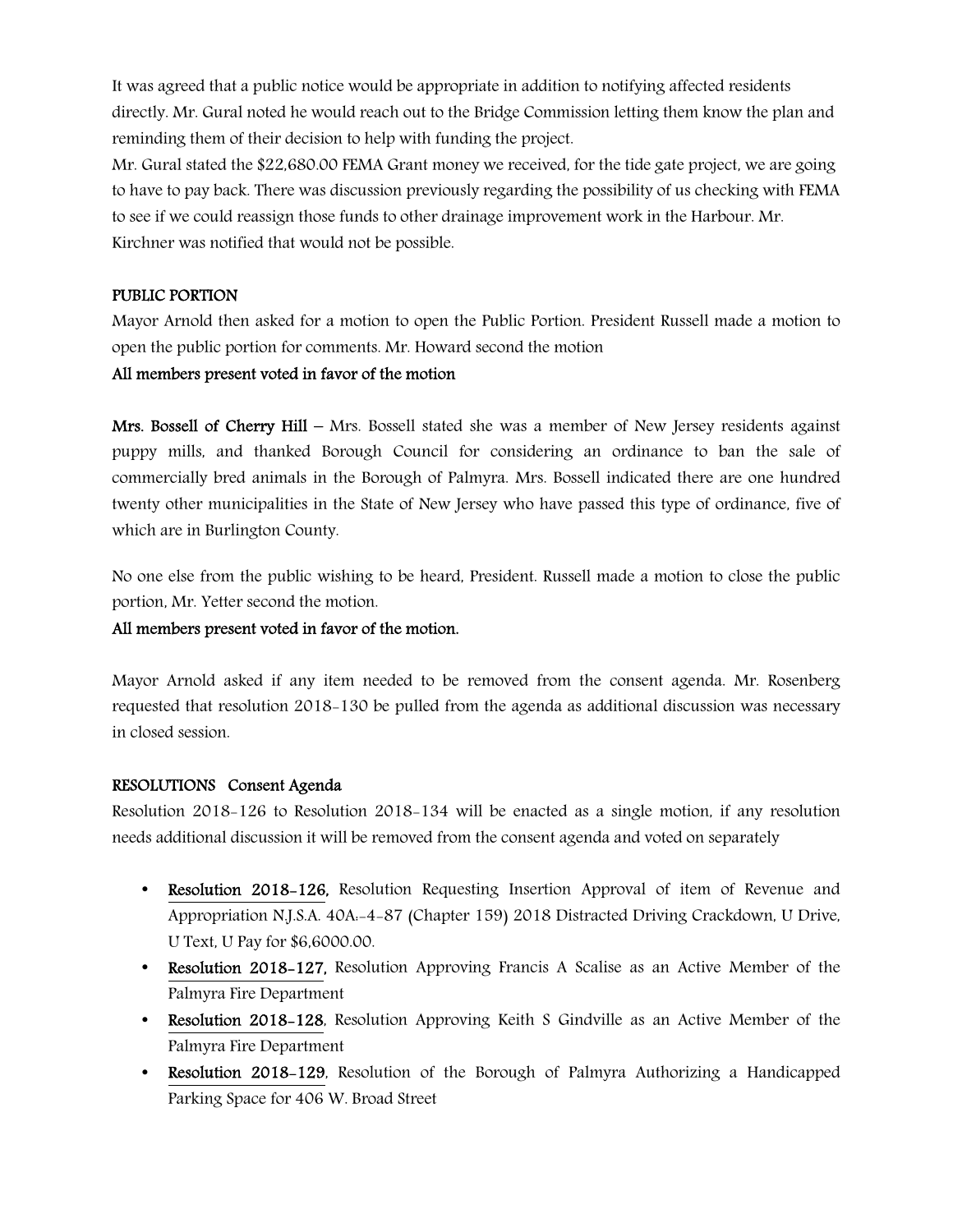- Resolution 2018–130, Resolution Authorizing the Mayor to Execute a Lease Agreement with the Independence Fire Company No 1 for the Borough's Use and Storage of Equipment in the Firehouse.
- Resolution 2018–131, Resolution Authorizing the Purchase of a New Phone System, Which is a Capital Improvement Exceeding \$15,000.00 from AV Business Communication Systems per their Proposal Dated April  $18<sup>th</sup>$ , 2018
- Resolution 2018–132, Resolution Appointing Drew Lehrian to the Borough of Palmyra Shade Tree Advisory Board
- Resolution 2018–133, Resolution Authorizing a Refund of Sewer Overpayment on Account# 1728000-0 ,Block 103 Lot 5, 119 Maryland Avenue in the Amount of \$80.00
- Resolution 2018–134, Resolution Authorizing a Refund of Tax Overpayment on Block 60 Lot 5.01 519-521 W Broad Street in the Amount of \$1,682.71

Mayor Arnold asked for a motion to approve Resolutions 2018-126 thru 2018-129 and Resolution 2018-131 to Resolution 2018-134. President Russell made a motion to approve Resolutions 2018-126 thru 2018-129 and Resolution 2018-131 to Resolution 2018-134. Mr. Howard seconded the motion.

## At the call of the roll, the vote was: AYES: Mr. Allmond, Mr. Howard, Mrs. Tait, Ms. Weiner, Mr. Yetter, President Russell NAYES: None Resolutions noted in motion were approved

## DISCUSSION ITEMS

Mr. Gural explained that during the budget process across the board 2% increases were approved for all staff members. Mr. Gural noted that since that time some members of the governing body have expressed that they did not wish to have the 2% increase. Mr. Gural noted that everyone should have seen his emails regarding Council and the mayor salaries and how we have gotten to where we are today. Mr. Gural explained that currently council members are making decisions about their salary which effect the salaries of future governing body members. Mr. Gural noted it would be ideal if everyone had the same salary only differentiating between the Mayor, Council President and Council Members however that is not where we are now. Mr. Gural stated in order for the salary resolution to be completed we need to know all wishes for your salaries tonight. President Russell stated moving forward we should have a base rate for starting council members. President Russell suggested the current salary be rounded to \$2,700.00 for council members, with no 2% increase this year. Additional discussion was had regarding the salary resolution and the salary ordinance and their intended purposes. Mr. Gural suggested for the remainder of this year leave the salaries as they are, just indicate whether or not you want the 2% increase. Mr. Gural stated everyone should send him an email indicating how they feel about the increase. Mr. Gural noted then moving forward we adjust the salary ordinance to reflect the wishes of council.

Mr. Gural indicated he prepared a list of all of the events which we could possibly use or include volunteers. Because we now have volunteer insurance the event must be listed for the insurance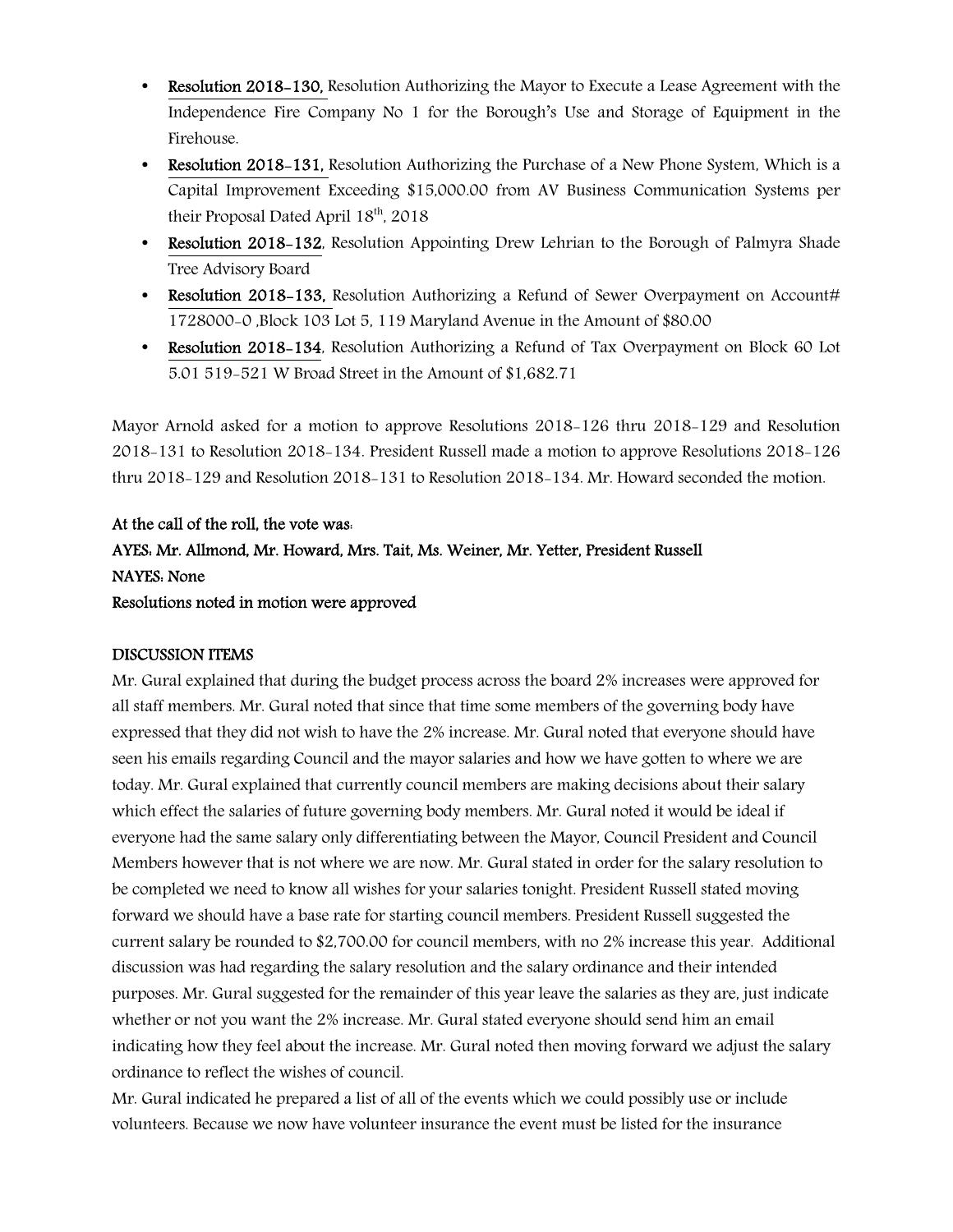company in order for them to cover it. Mr. Gural stated in order for our volunteers to receive a benefit from it, it must be an official Borough event and their name included on a list. The list of volunteers must be maintained during the event. Mr. Gural noted all student volunteers under the age of 18 must additionally submit their parent permission slip.

Mr. Gural mention all the various emails going around regarding pending public events. Mr. Gural explained all the discussions regarding who, what, when, and where about those public events needs to take place here at borough council meetings, so everyone has a clear understanding/ direction of what is expected and who needs to do what and when. President Russell asked what the next public event is. Mrs. Tait indicated the War Memorial Celebration around Memorial Day and the Farmer's Market which begins on May  $24<sup>th</sup>$ , 2018. Ms. Weiner inquired anyone who volunteers for the War Memorial Services, we should put their name on a list and send the list to Mr. Gural. Mr. Gural indicated yes and also prior to the event we need to know what is expected of the staff and what is needed from the staff. Ms. Weiner indicated she would send him an email stating what is needed. Mrs. Russell indicated that is the problem, what Mr. Gural is indicating is the conversation needs to take place here so when we leave here everyone knows exactly what is going on and who has to do what and everyone has agreed upon it all, therefore there are no mixed messages.

Ms. Weiner handed out examples of some of the ideas the committee has regarding some proposed changes to allow for outdoor dining and seating. Ms. Weiner indicated there were suggestions that if our ordinance changed and allowed for alcohol beverages to be consumed outside, it would only be when food is being served. Ms. Weiner also explained some of the ideas for outdoor seating, such as no advertising on the seating and all objects must be moved in at night etc. There was some discussion and questions from council regarding the outdoor seating and tables. Ms. Weiner explained the various handed outs presented and explained that now they need to contact the professionals for help regarding how to incorporate those ideas into an ordinances. They are seeking approval from the governing body to allow those professionals to look over, make suggestions and incorporate their ideas into an ordinance for presentation to the governing body. Mrs. Tait inquired what was needed to move this forward. Mr. Gural indicated a clear understanding from the governing body that they wish to proceed. Mayor Arnold indicated she and other councilmembers were just given the information and have not had an opportunity to review it, which they would like to have, therefore she would like to place it on the agenda of the next meeting before turning it over to the professionals. Mrs. Tait stated she would like to see what the professionals have to say before she weighed in with comments. Mr. Howard indicated he would like to see it move forward. Some additional discussion was had regarding moving it forward. Mayor Arnold indicated she was not in favor of moving forward. Mr. Gural indicated there must be a consensus of the governing body to move forward.

President Russell made a motion to move forward with the Outdoor dining/ seating ordinance by asking a professional to incorporate some of the committee's ideas with their suggestions into an ordinance and bring it to council for their consideration. Mrs. Tait second the motion.

#### At the call of the roll, the vote was:

AYES: Mr. Allmond, Mr. Howard, Mrs. Tait, Ms. Weiner, Mr. Yetter, President Russell NAYES: None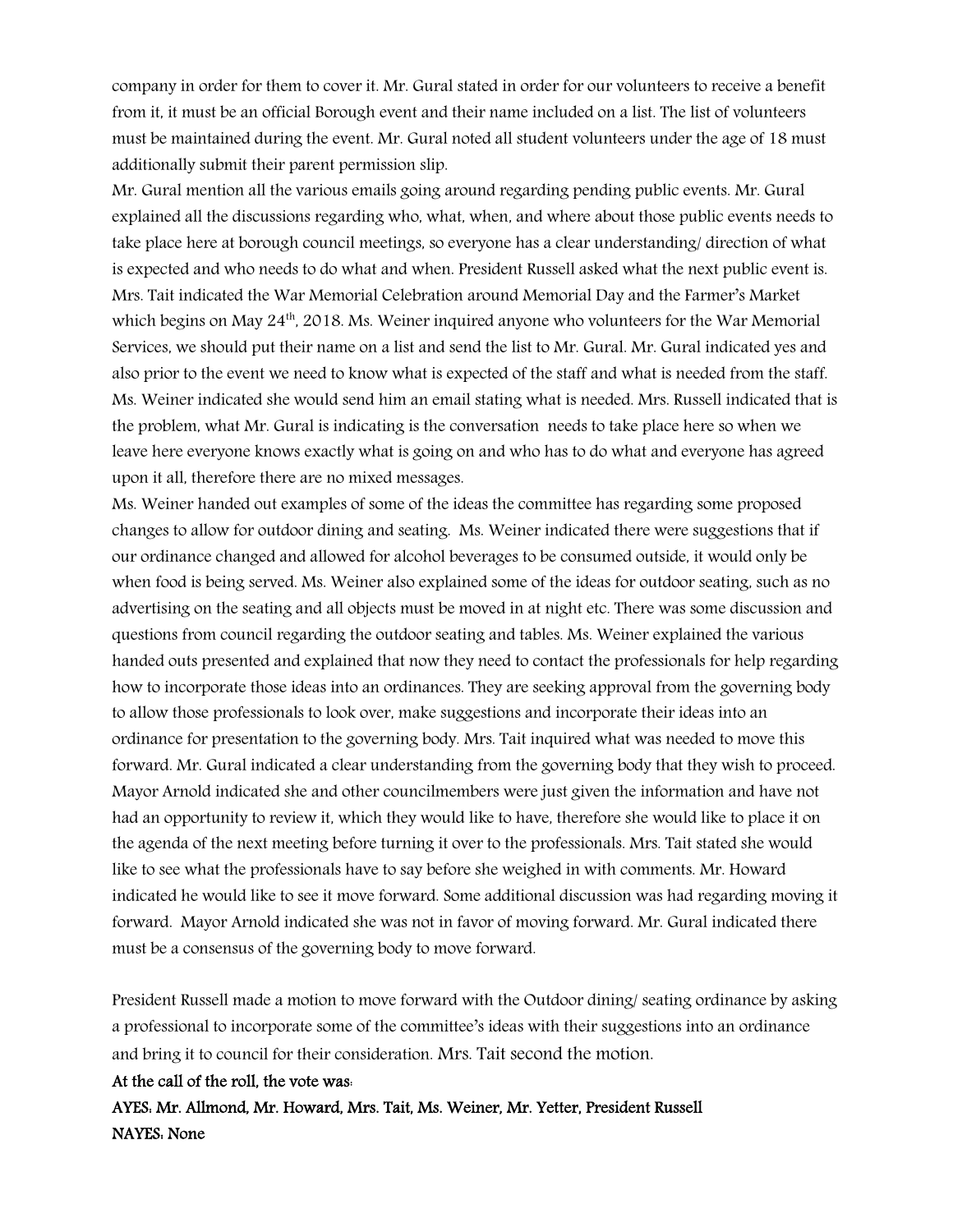#### Motion was approved

Mr. Gural explained he received two requests, one from Chief Pearlman the other from the Green Team, regarding amending our no smoking ordinance to include vaping also in those areas and possibly extending the already designated areas. Mr. Howard stated he was concerned about a resident walking down the street near the high school vaping and possibly being in a designated area not knowing it was in place. Chief Pearlman indicated he was not aware of what the Green Team submitted. Chief Pearlman indicated he would meet with the Green Team and Mr. Rosenberg and try to work out something which can be submitted to council for consideration. Mr. Gural indicated we will put this back on the agenda in June and see what recommendations the committee has.

Mr. Gural stated the Borough of Riverton does not have a jetter and has requested use of ours. Mr. Gural explained this could be a potential shared service opportunity for the Borough. Mr. Gural noted a jetter is the equipment which cleans out sanitary sewer lines and storm drains. Mr. Gural indicated we informally share resources with Riverton Borough and would not want to charge them huge sums of money for those services. Mr. Gural suggested maybe a free service four times a year during business hours and if we exceed four events a year we would charge a nominal hourly rate. Mr. Gural stated Mr. Rosenberg could put something together to formalize the agreement.

Mr. Gural indicated the State Chief's Conference is being held in Atlantic City, June 25<sup>th</sup>, thru June 27<sup>th</sup>, 2018. Mr. Gural noted Chief Pearlman has requested an overnight stay so we are seeking approval from the governing body. The governing body approved the request.

Mr. Yetter stated the official establishment of the Green Team is needed for our certification. Mr. Yetter stated, the purpose and goals of the Green Team should officially be established by resolution, thus making it a committee of the governing body. Mayor Arnold question why it needed to be established by resolution, other than requested by Stainable New Jersey, as no other committees of the governing body were established by resolution. Mayor Arnold asked Mr. Rosenberg for his thoughts. Mr. Rosenberg indicated he did not know, other committees were not established by resolution they were just agreed upon by the governing body. Mr. Rosenberg stated he did not believe there was not a reason not to do it if it helps to obtain the Borough's certification, it would expire at the end of year anyway. Mr. Gural noted if the governing body wished it to be long term or permanent committee they would need to address it by ordinance. Mayor Arnold and Mr. Gural indicated there would have it reviewed by Mr. Rosenberg and it would be ready by the next meeting.

Mr. Almond stated he placed a copy of the newsletter in everyone's mailbox and Mr. Gural sent it to everyone on Friday. Mr. Allmond inducted he was looking for approval so that it could be forwarded to the general public. Council agreed. Mr. Allmond stated he would sent the final copy to Mr. Gural to have it disbursed.

Mr. Gural indicated if council is in agreement with the proposed ordinance prohibiting puppy/kitten mills, he will send it to Mr. Rosenberg to prepare the ordinance for introduction at our next meeting. Council agreed.

Mr. Gural indicated the public hearing for 703 Pennsylvania Avenue was postponed and has been rescheduled for May 17<sup>th</sup>, 2018 at 12:00 noon here at Boro Hall. Mr. Rosenberg also indicated all of discovery has been turned over to Mr. Jonassen's attorney for that hearing.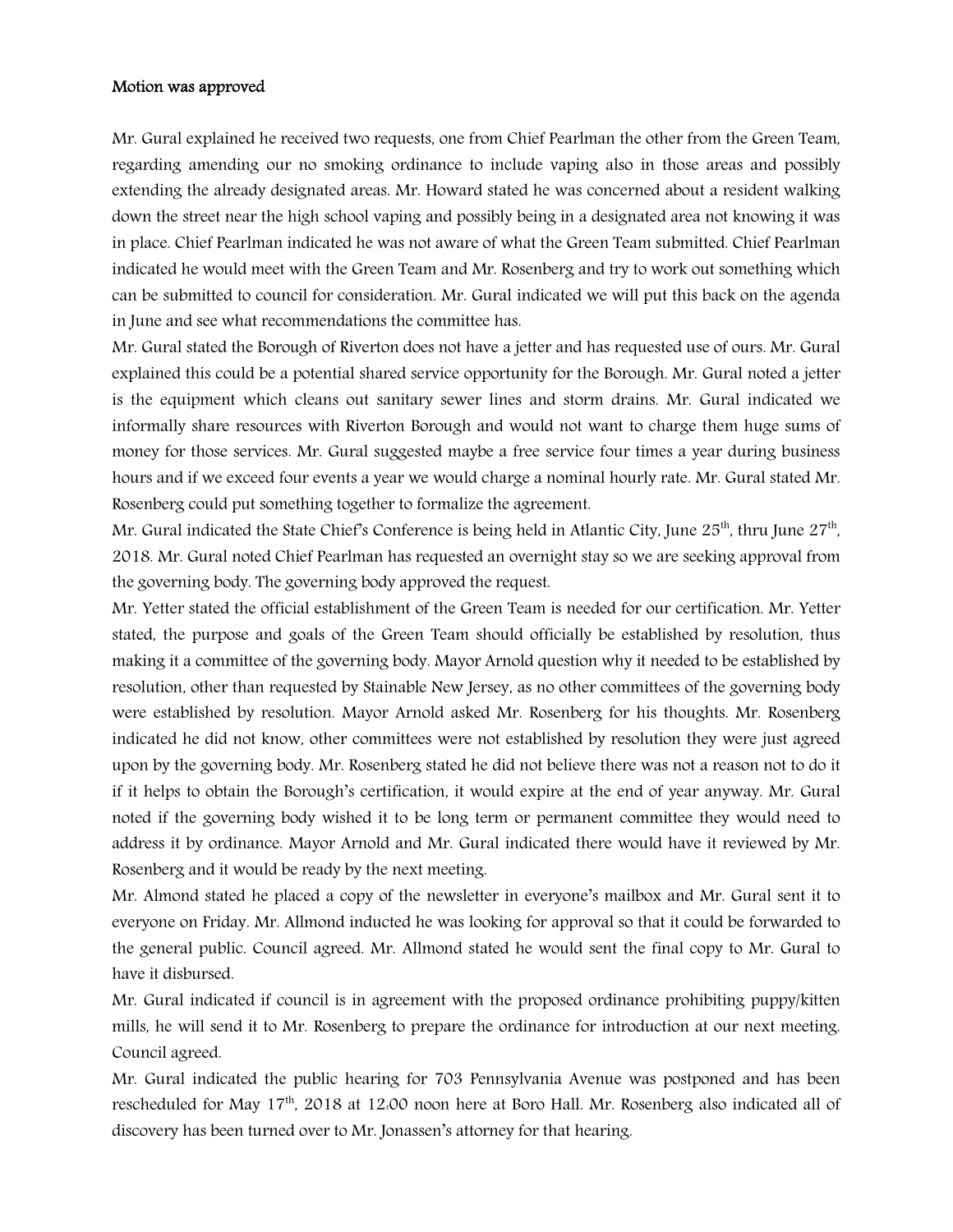Mr. Gural indicated we have a similar situation at 400 Arch Street as what were have at 703 Pennsylvania Avenue, we are beginning the same process there as we are doing on Pennsylvania Ave.

### ADMINISTRATOR'S REPORT

Mr. Gural indicated the NJ Transit bombardier railroad maintenance project which was to begin two nights ago has not begun, as soon as we notified everyone they would be working, they notified Chief Pearlman that they would not and they would get back to us with a date as to when they would be commencing that project.

Mr. Gural noted the noise complaints are coming again from the Frankfort boat launch area. Chief Pearlman is addressing the problem with the Philadelphia Police Department on Frankford.

Mr. Gural indicated all business in town are required to register and obtain a mercantile license. A particular business has been denied a mercantile license due to reports in both the Police Department and the Zoning Office. The business and owners have been notified, and they have been told to cease and desist operations. All information supporting that decision was forwarded to the business and he just wanted council to be aware if perhaps you hear from them.

Mr. Gural indicated in your packet is a sample of the surveillance signs to be posted in the parks, they have been ordered and will be installed when received

Mr. Gural stated the Borough has been notified that we will be receiving a Sustainable Jersey Grant. Mr. Gural noted it will be publicly announced and awarded tomorrow.

Mr. Gural reminded the Governing Body of the required 2018 Stormwater Permit Compliance Training, which must be completed by July.

Mr. Gural indicated the NJ Urban & Community Forestry Program Grant application we were pursuing, there was just not enough time to gather the information required so we decided to move on to other opportunities. Mayor Arnold inquired if it was something the Shade Tree Advisory Committee could assist with when the opportunity presented again. Mr. Gural indicated he thought so, and that would be helpful.

Mr. Gural noted he reached out to the PCR EMS and indicated we would not be able to provide them workmen's compensation insurance, he asked if there was some other sort of compensation we could provide. To date Mr. Gural stated he has not heard back from them. Mr. Gural stated this agreement and payment is required as they provide the no pay services to our residents. Mr. Gural noted we allotted 2,500.00 in the budget for this.

Chief Pearlman indicated they have potential hires for the police department, they are in the process of evaluations and hope to have additional information at the next meeting.

Mayor Arnold indicated she will be attending Career Day on May 25<sup>th</sup>, 2018 at Octavius Catto Family School. Mayor Arnold indicated she attended the New Jersey Conference of Mayor's which was very informative, some of the sessions included were legislative updates, types of micro- brewery licenses, gun safety in schools, COAH, and a host of other things.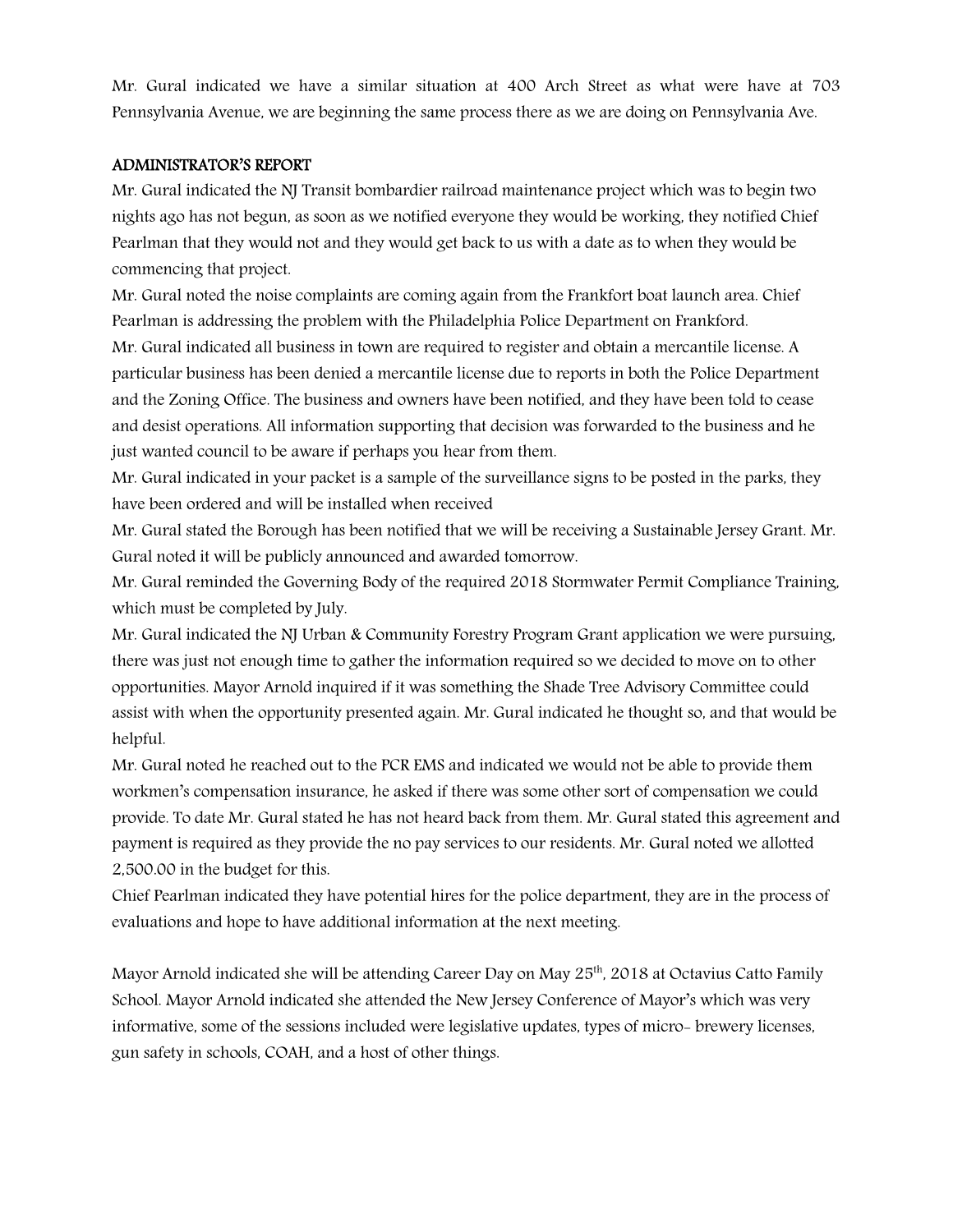#### COMMITTEE REPORTS

Mrs. Tait – Public Safety Director, Board of Education Liaison, and Public Events– Mrs. Tait stated the Public Safety committee met regarding Temple Blvd and discussed the information which was presented earlier in the meeting, additionally Mrs. Tait stated a meeting was set up with PAL RIV regarding the baseball and softball fields conditions however no one showed up from the PAL RIV organization. Mrs. Tait indicated the School Board meeting is this coming week.

Ms. Weiner – Administration and Finance, Business and Community development, Homeowner **Association** – Ms. Weiner stated the finance committee met on April  $23<sup>rd</sup>$ , 2018 and spoke about some administration issues. Ms. Weiner noted the business and community development committee met and talked about the Farmer's Market, outdoor seating, and some issues with some of the businesses. Ms. Weiner stated she is waiting for hard copies of the two estimates for the landscaping of the flower beds at Broad Street and Cinnaminson Avenue, when she has them she will present it to council. Mayor Arnold inquired if we need permission from NJ Transit to work on the beds and if we could just hire a contractor to do so. Mr. Gural stated he believed in our agreement with NJ Transit it is our responsibility to maintain those beds however a certification is required to work close to the railroad tracks. Mr. Gural noted our public works department has those certifications. Mr. Gural stated he believed there is a certification which a contractor may obtain, however he would need to look into it further. Ms. Weiner handed out a flyer for the Farmer's Market which starts May 24<sup>th</sup>, 2018. Ms. Weiner stated in the past Public works has given us extra receptacles which they bring up prior to the market and remove after the market, also the police department put out cones to mark off the street, around the food trucks for safety and reviewed the references of applications submitted by vendors. Ms. Weiner indicated the Borough opened the building for the use of bathrooms during the open market time and provided access to the electrical panel on the band shell. Ms. Weiner indicated they would also like to have the banner from last year hung again. Ms. Weiner indicated they would like to have the flyer posted on the website and at the top of the flyer is the new logo for the Farmers' Market. Ms. Weiner indicated she would check the doors at closing to make sure they are locked. Mayor Arnold inquired if the logo for the Farmer's Market needed official approval. Mr. Gural stated it should be officially recognized so it can be placed on the website. Mr. Rosenberg indicated the Borough would have to have trade name protection in order for the Borough to use that name in an official capacity. Some discussion was had regarding the name and the potential that someone else may already be using it. Mr. Rosenberg stated give him the opportunity to look into it. Mayor Arnold indicated she would like for it to read Borough of Palmyra Farmer's Market not Palmyra Farmer's Market. Ms. Weiner indicted she would look into whether or not someone was already using the name. Some additional discussion was had regarding the name and placing it on the website in its current form. Mr. Rosenberg indicated it was a manageable risk to place it on the website. Council agreed it was ok to put it on the website.

Mr. Allmond –Communications and Public Relations Committee- Mr. Almond stated communications was covered earlier in the meeting, and he had nothing further to add.

Mr. Yetter - Public Works, Redevelopment and Negotiations - Mr. Yetter stated the public works committee has not yet met however will be meeting soon and the electronic collection is going great, people really appreciate it. Mr. Yetter noted we already spoke about what the Green Team has been doing.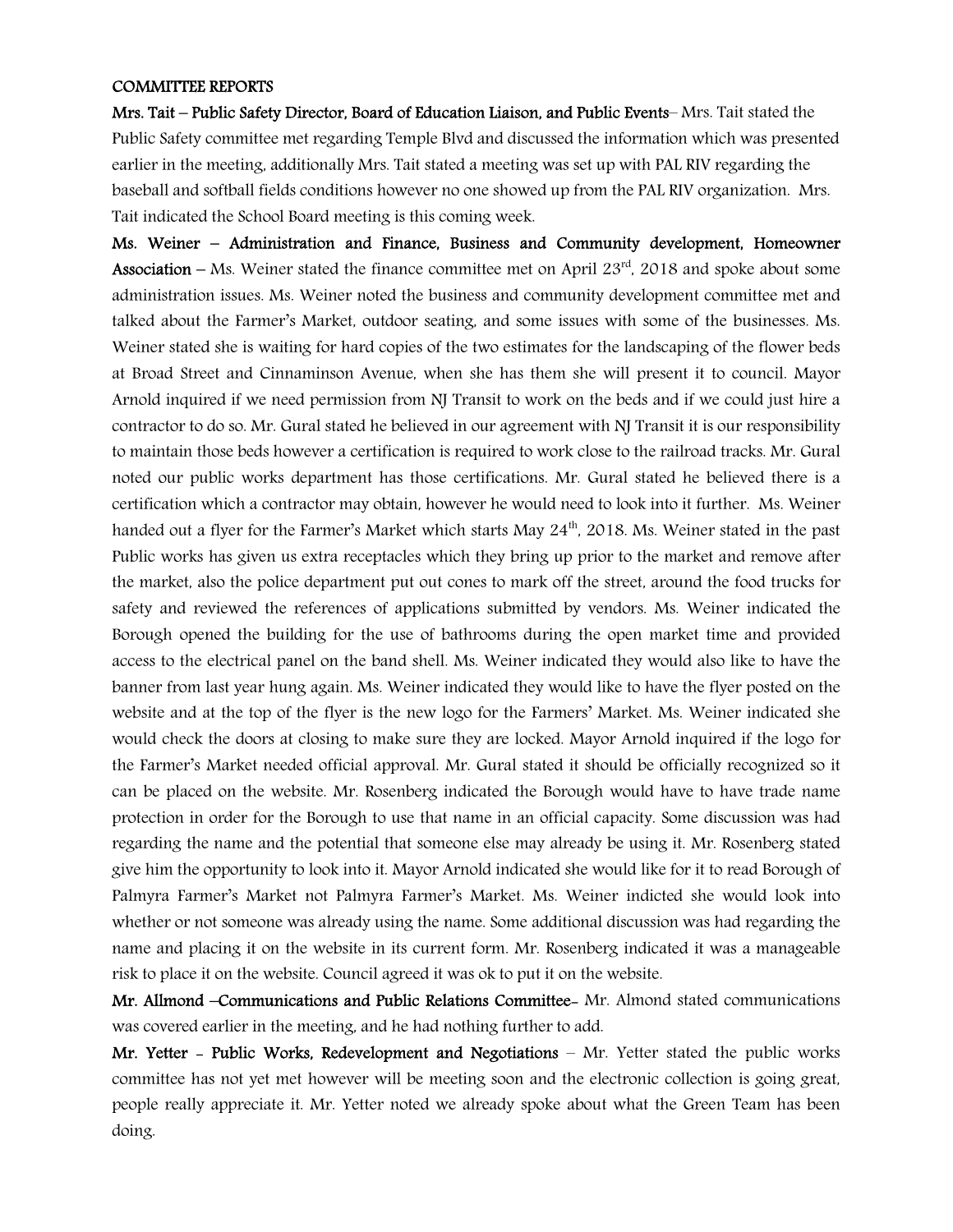Mr. Howard – Youth and Recreation, Public Building, Grounds and Parks -Mr. Howard stated he sits on the same committees as reported earlier, and all has been reported.

President Russell – Construction, Housing and Code Enforcement Committee- President Russell thanked Council for appointing Drew to the shade tree advisory board. President Russell indicated trees have been order and should be in soon, additionally some Crepe Myrtles on Broad Street along the railroad need to be replaced. President Russell stated they are also looking at extending the trees down Market Street towards Rt. 73. President Russell indicated they are contemplating testing the soil at Legion Field as so many trees have died. President Russell stated they are looking at the process of how to determine if a tree is healthy or not. Mr. Gural stated Mr. Haines, our Tree officer is responsible for making that decision, and Mr. Austin who use to hold that position is also very knowledgeable. President Russell stated the construction committee is looking at putting together a packet for our new businesses to streamline the process. President Russell indicated new businesses are having a challenging time once they get into town so they are trying to figure out a way to help. President Russell indicated we currently do not have a policy which allows for benches outside of the business. We are currently working on something, but until we have something in place can a business have benches out and bring them in, in the evening. Mr. Gural stated that is actually a violation, and would not be permissible, our ordinance does not allow for outdoor seating, however council can change that ordinance if they choose. Additional discussion was had regarding the outdoor seating ordinance and the enforcement of it. Mayor Arnold asked Mr. Howard and President Russell how the Walter Rand Dinner when. President Russel indicted former Governor Florio was honored along with two others and they were able to sit with one of the scholarship recipients who gave us insight into helping the communities. Mr. Howard

stated it was a great opportunity.

### COMMUNITY SPOTLIGHT

Mayor Arnold announced the 19<sup>th</sup> Annual Senior Expo will be held at Masonic Village in Burlington Township on May  $10^{th}$ , 2018.

Mayor Arnold stated the NJCEED Program at Virtua is offering free mammograms for uninsured residents of Burlington County on May 10<sup>th</sup>, 2018 at Tabernacle Baptist Church in Burlington, NJ. The Burlington Country Sheriff's Dept Senior Services Unit is conducting free home security inspections for seniors in Burlington County.

Ms. Weiner indicated she attended the Arbor Day Celebration at Charles Street School where a third grade classes helped plant a tree, she also attended The Arbor Day celebration in Riverton, both were great.

Mayor Arnold stated the Relay for Life is doing a fundraiser, "Racing for a Cure" at the Speed Raceway in Cinnaminson on June 23rd, 2018.

### PUBLIC COMMENT

Mayor Arnold then asked for a motion to open the Public Portion. Mr. Yetter made a motion to open the public portion for comments. Mrs. Tait second the motion

All members present voted in favor of the motion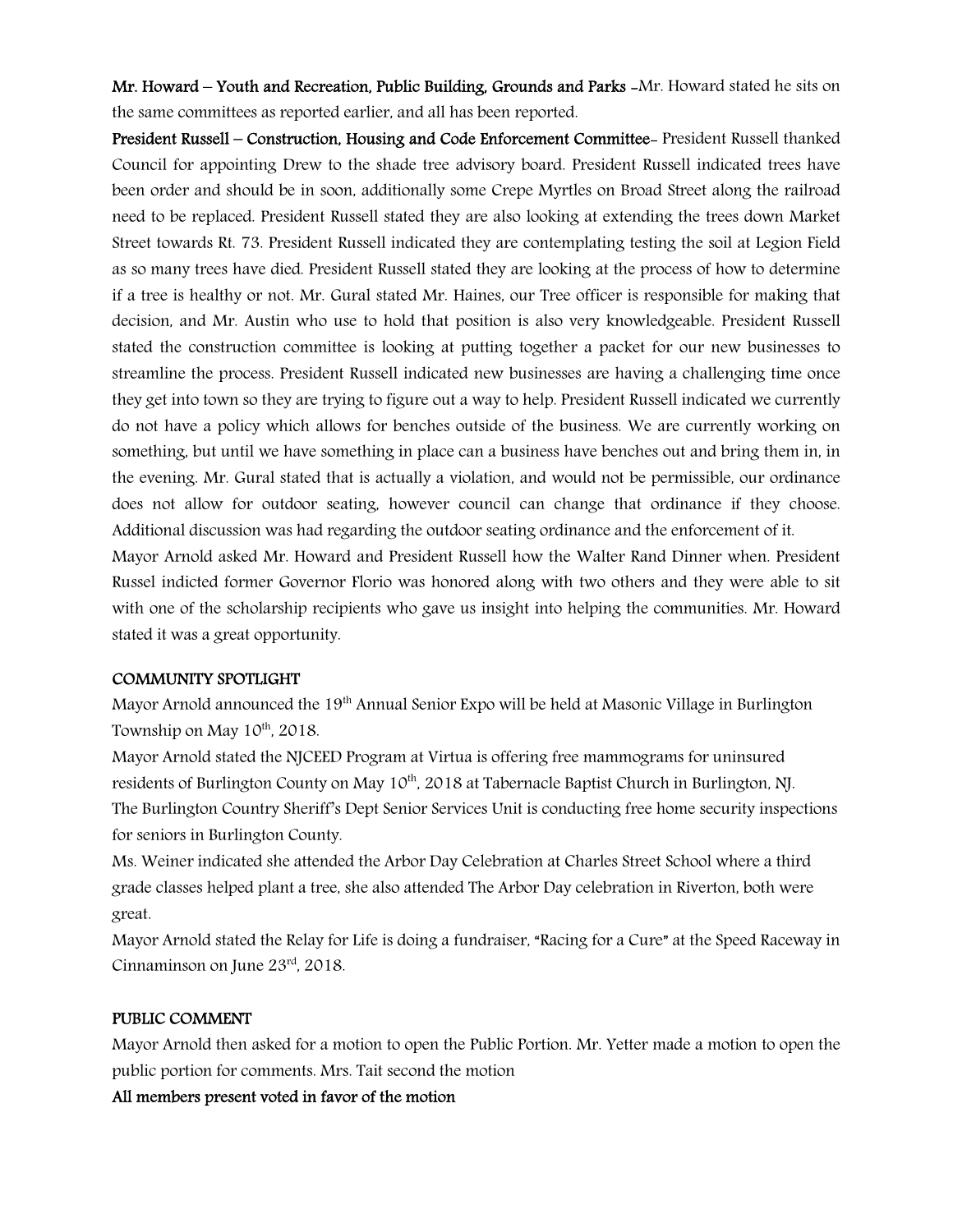Mrs. Kelly – Highland Avenue - Mrs. Kelly encouraged the Mayor and Council to appoint the Green Team by adopting the resolution and to continue with the process of becoming certified. Mrs. Kelly noted five things to becoming certified and expressed some of the reasons it is good, useful and helpful to the community.

Mrs. Holloway – Broad Street - Mrs. Holloway inquired about the status of 400 Arch Street. Mr. Gural indicated the homeowner will be served with notification of a public hearing regarding the possibility of demolition on the property. Mrs. Holloway inquired about the status of 515 Race Street. Mr. Gural noted the bank which owns that property believes the property is vacant, however we are aware that it is not. We are currently working with the property owner, whose responsibility it is to evict any who is not supposed to be in their property. The Borough cannot evict a property owner's tenant. Mr. Gural indicted we are working on it, however you must remember we can only do so much as it is private property. Mrs. Holloway stated in regards to the logo for the Farmer's Market, we pay our taxes and sewer to the Borough, the Borough of Palmyra is our name, so why not have The Borough of Palmyra on the logo for the Farmer's Market not just Palmyra Farmer's Market. Mrs. Holloway inquired about council voting on something which everyone had not read or seen regarding outdoor dining and seating. Mayor Arnold noted the information was presented tonight and it was asked if that information could be given to the professionals to look at the ordinance and to give their comments on it. Mayor Arnold indicated everyone had not seen the information before tonight, so she wanted the opportunity to read the information and to provide comments before it turned over to the professionals. Mrs. Holloway asked if it came out of committee and if all of council had the opportunity to read it. Mrs. Holloway stated, why it could not wait another day, to give everyone the opportunity to read the documents before making any decisions as only three people on council had the information beforehand. Some additional discussion was had. Ms. Weiner stated it will come back to council many times before any decisions are made.

Mr. McElwee – Columbia Avenue – Mr. McElwee stated he has no problem with outdoor seating but open containers of alcohol, is that legal?. Mr. McElwee indicated the bike racks are in front of Bill's and the shrubbery in front of Curran's, and the sidewalk in front of Curran's is the least amount of area, and if a wheelchair came thru it might be a problem. Mr. McElwee thanked Mr. Allmond for coming to the clean-up at the War Memorial. Mr. McElwee noted Ms. Weiner came to the War Memorial meeting and she indicated she would speak to Mr. Haines and let him know, we need three tables, one hundred chairs, coolers, ice, water and the podium and sound system. Mr. McElwee stated in addition we need the barrels to block of the streets and Mr. Haines to install the new plague before Memorial Day.

No one else from the public wishing to be heard, President Russell made a motion to close the public portion, Mrs. Tait second the motion.

All members present voted in favor of the motion.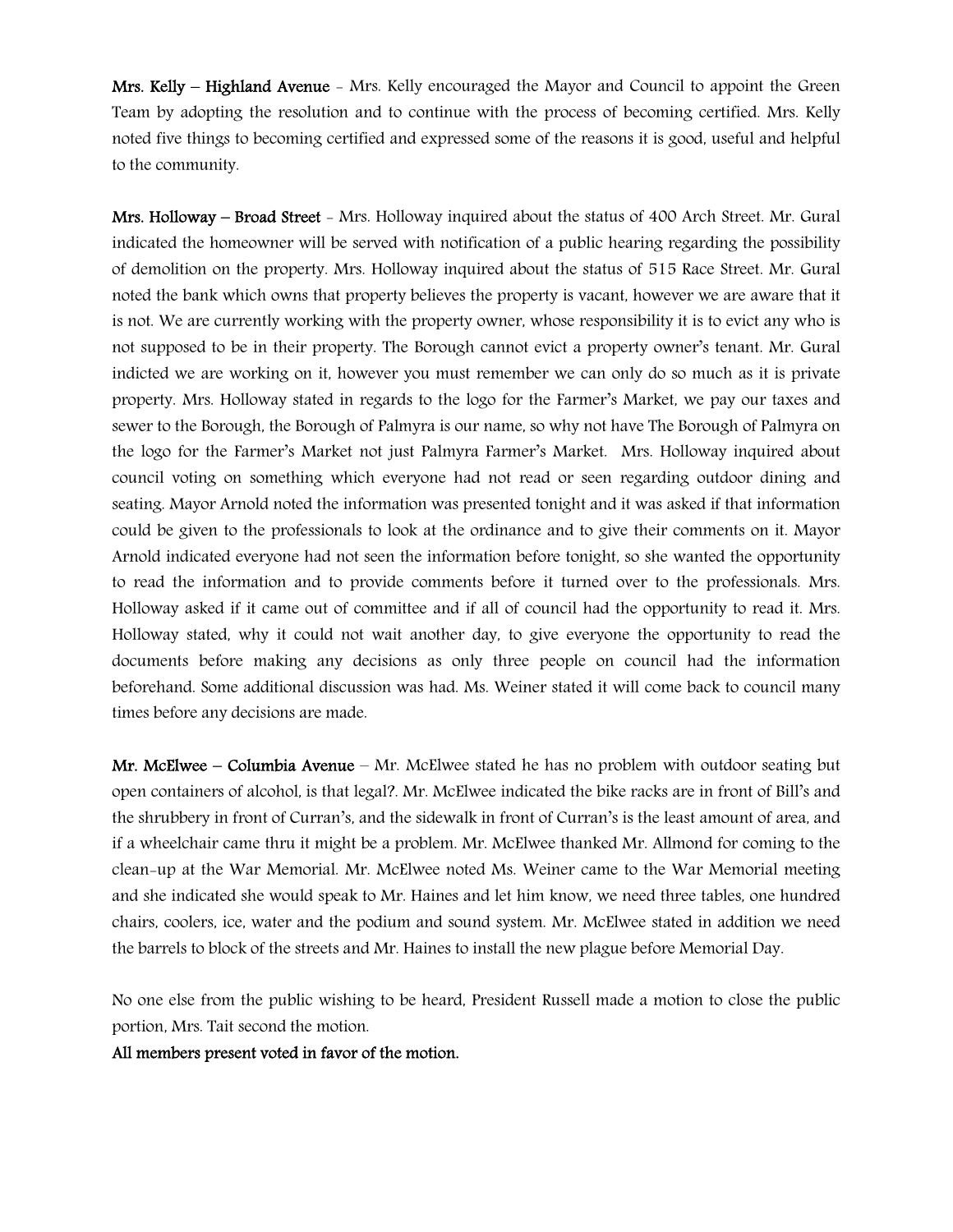#### MAYOR AND COUNCIL COMMENTS

### Brandon Allmond had no comment

Timothy Howard hoped everyone had a good time at Palmyra Day. Mr. Howard stated he had a question. Mr. Howard indicated he has worked on Palmyra Day for a number of years with the Community Center Program Board and they received so much flack regarding everything they did for Palmyra Day, from where the tables were lined up to what trucks were certified; he indicated we had volunteers who quit because they did not like what was going on the day of the event. Mr. Howard indicated he was told that there was a Weichert Realty table, which is a business, between the Borough of Palmyra table and the Palmyra Police Departments table. Mr. Howard stated the non-profits and the Borough were all set-up in one area why was a Weichert table in the mist of the Borough and Police Department table when that's a business that is not even in town, however Mayor Arnold is a member of that business. Mr. Howard stated this goes back to some things which were stated at previous meeting about some unethical things which are going on. Mr. Howard asked "how could you have your business table mixed with the Borough, right there, are you working both tables?" Mr. Howard stated if you were then that's a conflict of interest, you should be at the Weichert table or you are the Mayor. Mr. Howard stated Century 21 is a local business however you don't see any of their signs in town all we see is Weichert Realty on properties which are vacant and or are owned by banks. Mr. Howard indicated he believes this is unethical and we need to understand what is going on. President Russell stated several people referred to the Weichert table as the Mayor's table. President Russell indicated she had a problem with that being done. President Russell stated she did not know how to move forward with looking at this and wanted to know how, but also wanted to make a formal complaint regarding this. Mayor Arnold indicated any business could have participated in the event. Mayor Arnold stated "she participated in the event and she does have a business, she does have a job and she is the Mayor, that's a fact and she is permitted to do both", however she did not mix the two. Mayor Arnold noted if you wish to file a complaint, go right ahead. Ms. Weiner stated, "You are constantly using your position as Mayor to further your personal interest, and it's not ok." Mayor Arnold stated, "You are so wrong". President Russell state she thought this was an ethical violation and she would like for Mr. Gural to investigate it. Mayor Arnold stated Mr. Gural does not get involved with this if you think there is a problem take it up with the proper authorities. Mr. Howard and Ms. Weiner asked who it would be reported to if they wanted to file an unethical complaint for investigation. Mr. Rosenberg stated they should go to the Department of Community Affairs to register that complaint. Mr. Howard inquired we can ask our professionals, Mr. Gural or Mr. Rosenberg to do an investigation to see if we can get anywhere. Mayor Arnold indicated "no". Ms. Weiner stated she disagreed and believed that council could ask the administrator to investigate a potential ethical issue here. Mr. Rosenberg stated, municipalities have the option to, have your own working ethics board or most municipalities defer to the Department of Community Affairs. Every citizen has the right to file a complaint with the Department of Community Affairs alleging that an elected official has a conflict of interest or has done something unethical. Mr. Rosenberg stated he does not think it is a function of the administrator to be a private investigator, considering he works for the entire governing body. Mr. Rosenberg stated he did not feel as though Mr. Gural should be compelled to investigate allegations of unethical issues among the governing body. Mr. Howard noted he did not want Mr. Gural to investigate but to hire someone to look into it. President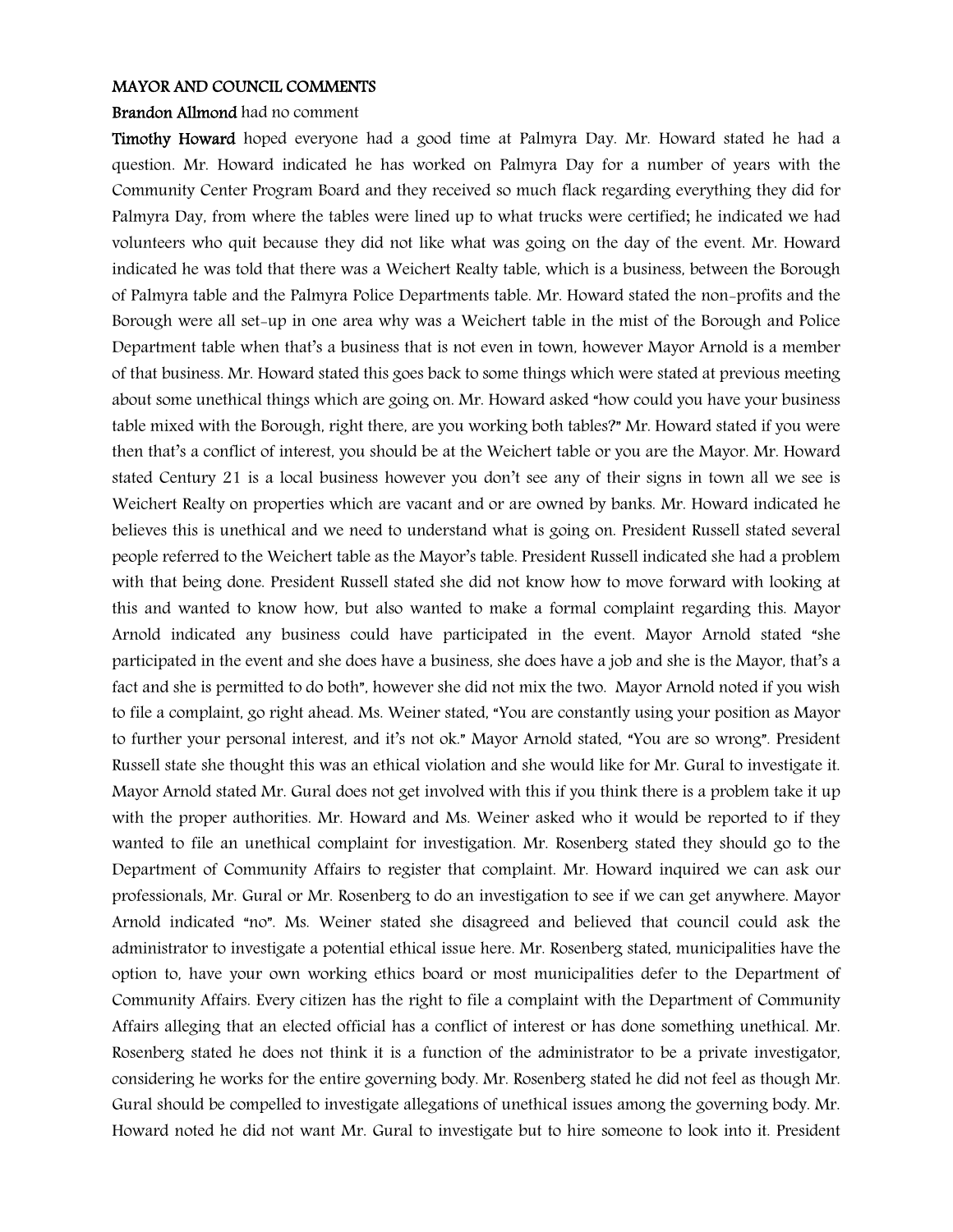Russell again stated this is a potential ethical violation which needs to be look at, and how do we move forward to do that. Mr. Yetter stated, Mr. Rosenberg stated, you present it to the Department of Community Affairs. Mr. Rosenberg indicated in the pass people have submitted a letter to the Department of Community Affairs asking them to commence an investigation. Ms. Weiner stated to Mr. Rosenberg, "so your saying that under no situation that the council as a whole, able to instruct their administrator to have something looked into?" Mr. Yetter stated "you need to do it yourself." Mr. Rosenberg stated this not what he say, he said you have the right to hire somebody if you choose to do so, to do that investigation, he just does not think the administrator is the person to do that. Mr. Rosenberg indicated other towns have appointed special ethics advisors or hired ethics attorneys to look into things. Mr. Howard inquired if we had an ethics attorney. Mr. Rosenberg indicated, we do not. Ms. Weiner asked so how does council move forward. Mr. Rosenberg stated you could solicit RFPs for an Ethics Attorney or what has happen in the past, is individuals could contact Department of Community Affairs and go through the process, and wait for their decision. Mr. Yetter stated, first go to the DCA; before you hired someone, you should talk to someone on your own at DCA to see if you have a solid case before you go hiring someone and spending money. Mayor Arnold stated, remember you will also be paying for her representation, as she too will be hiring an attorney.

President Russell made a motion to look into seeing what our options are in terms of looking for an attorney who handles this type of situation, and investigates, who would be an appropriate person to look into ethical issues. Mr. Howard second the motion.

## At the call of the roll, the vote was: AYES: Mr. Allmond, Mr. Howard, Mrs. Tait, Ms. Weiner, President Russell NAYES: Mr. Yetter Motion was approved

Gina Tait had no comment.

Lewis Yetter stated he loved Palmyra Day and hoped everyone had as much fun as he did. The weather was incredible and can wait until next year.

Mindie Weiner had no comment

President Russell stated she wanted to congratulate Senator Singleton who won the voice of business from the Burlington County Regional Chamber of Commerce. President Russell also indicated how much she enjoyed Palmyra Day and so did her grandson.

Mayor Arnold indicated she received information for our grant writer and was asked to sign an affirmation for the Farmer's Market Grant application. Mayor Arnold indicated by signing the letter she is the one who is responsible for making sure all of the nineteen items are in compliance. Mayor Arnold stated she asked for information regarding the Farmer's Market and was not given it. Mayor Arnold indicated since there had been discussion about the Borough not doing the Farmer's Market she wanted to be sure that when this document was signed that we were moving in the right direction. Mayor Arnold stated she signed the affirmation for the grant so that we can move forward and hopefully we will be getting some money towards the Farmer's Market, however she will also be making sure all